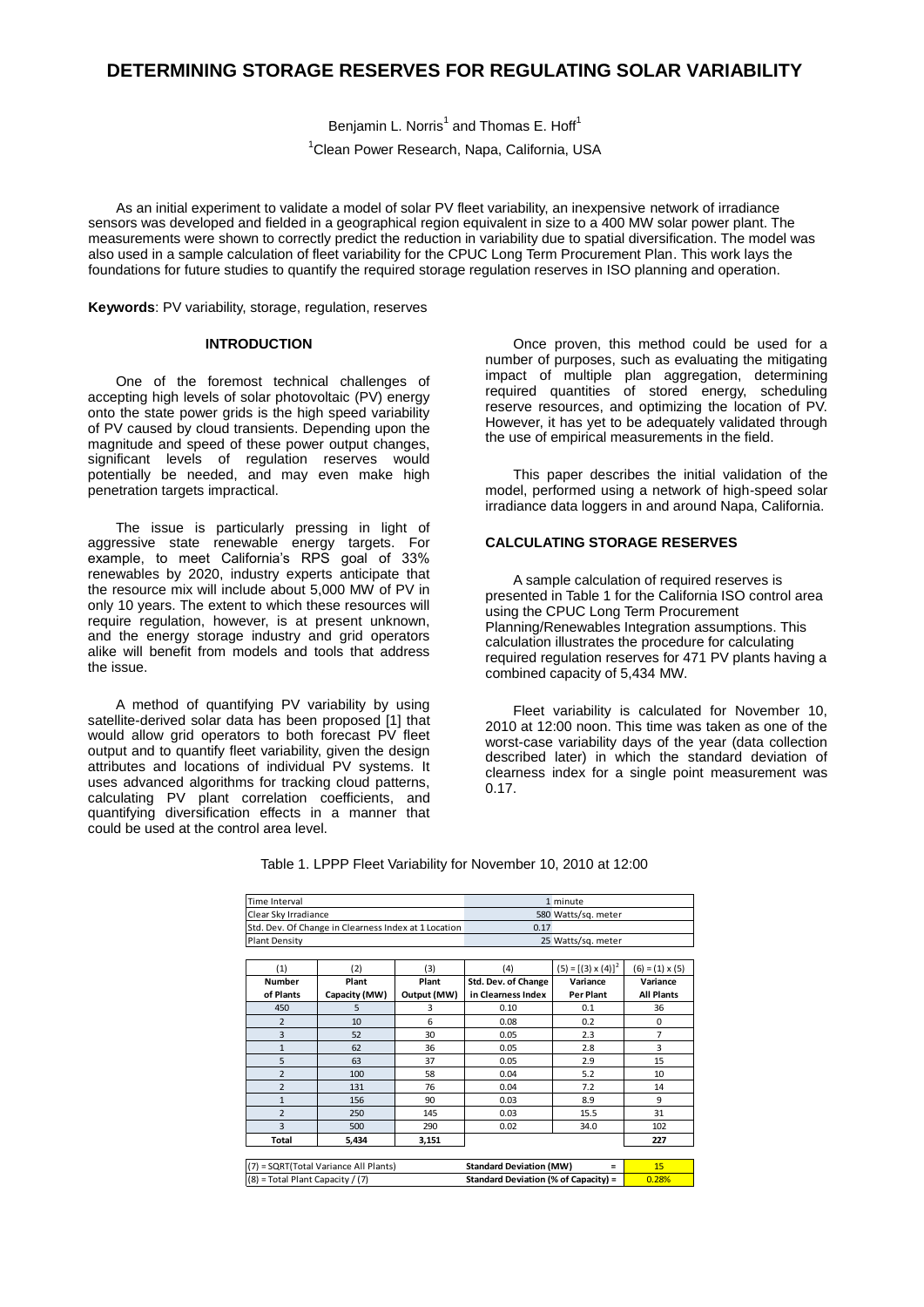Using scaling methods developed separately that represent the inter-point diversification as a function of distance (see description of Napa network described later), this value was applied to plants of different sizes. The calculation assumes that, while each plant exhibits that same point variability, 1-minute changes in power output at each plant is uncorrelated with the others. That is, each plant is spaced sufficiently far from the others to assume uncorrelated power fluctuations.

By summing the variance for all plants and taking the standard deviation, the results show that the total variability of the 5,434 MW fleet is only 15 MW.

This type of calculation could be used to determine reserve requirements dynamically for any time, and would apply to both fossil and storage resources. The sample calculation only addresses power requirements and not the temporal storage requirements. The storage capacity necessary to counteract this fleet variability, and an assessment of worst case variability, is left for future analysis.

The more pressing need in this line of inquiry is the validation of the proposed variability model. For this it is necessary to have actual field measurements of dispersed PV systems.

# **HIGH SPEED SOLAR MEASUREMENTS**

The basic approach to validating a PV fleet variability model is straightforward: collect production data from a large set of PV systems, sum the measurements to obtain the total fleet output, and calculate the variability of the aggregate.

In practice, however, several difficulties arise with this approach. While metered production data for many large PV systems is readily available from utility billing systems or performance monitoring systems, the collected data is generally of insufficient time resolution. The variability of primary interest is in the 10-second to 1-minute time frame, whereas revenue metering is (at best) in intervals of 15 minutes and performance monitoring generally at 30 to 60 minute intervals.

In cases where high speed data could be made available from PV systems, for example through a utility's Energy Management System, this data is very costly to acquire, often thousands of dollars per system, making large scale experiments with many PV systems cost prohibitive. Also, PV systems are not located at regular spatial intervals, complicating the design of the experiment.

An alternative to high speed, centralized PV system monitoring was developed to overcome these issues and provides a means for collecting the required<br>variability data. Small scale, isolated solar data. Small scale, isolated solar measurement stations were used to mimic the behavior of larger PV systems and avoid the costs and complexities of central monitoring.

This approach provides sufficient accuracy and temporal resolution to determine changes in PV

system output. They may be located, spaced, and oriented according to the desired test regimen, rather than being dependent upon the location and orientation of installed PV systems. They may be re-used and installed at other utilities faced with different meteorological conditions, penetration levels, or stability issues. Most importantly, the systems may be built and installed at a small fraction of the cost of high speed PV system monitoring.

# **Solar Logger Design**

Each PV variability monitor ("solar logger") consists of a single sensor and an independent, timesynchronized data logger (Figure 1). The sensor is made from a 15 V amorphous silicon PV module with leads connected to a resistor to complete the circuit. The voltage across the resistor is sampled, averaged, and stored in a single-channel USB data logger. The data is intended to represent PV system output (and changes in PV output), so it is not necessary to measure or correct for ambient temperature. Calibrated measurements of irradiance that require more costly instrumentation is not necessary.



Fig. 1. Solar logger unit.

#### **Solar Logger Validation**

To test the solar logger as a reliable source for PV variability measurements, its output was compared against two other data sources: a 1.7 kWDC residential grid-connected PV system and a commercial pyranometer. The three sources were installed side-byside on a day of high cloud transients.

To carry out this test, the solar logger was detached from its support stake and fastened in a temporary arrangement alongside a pyranometer / amplifier / data acquisition circuit. These two systems were then time synchronized using the same computer clock prior to the test, and were configured to average over 10 second intervals. AC power measurements from the PV system were collected in 1-second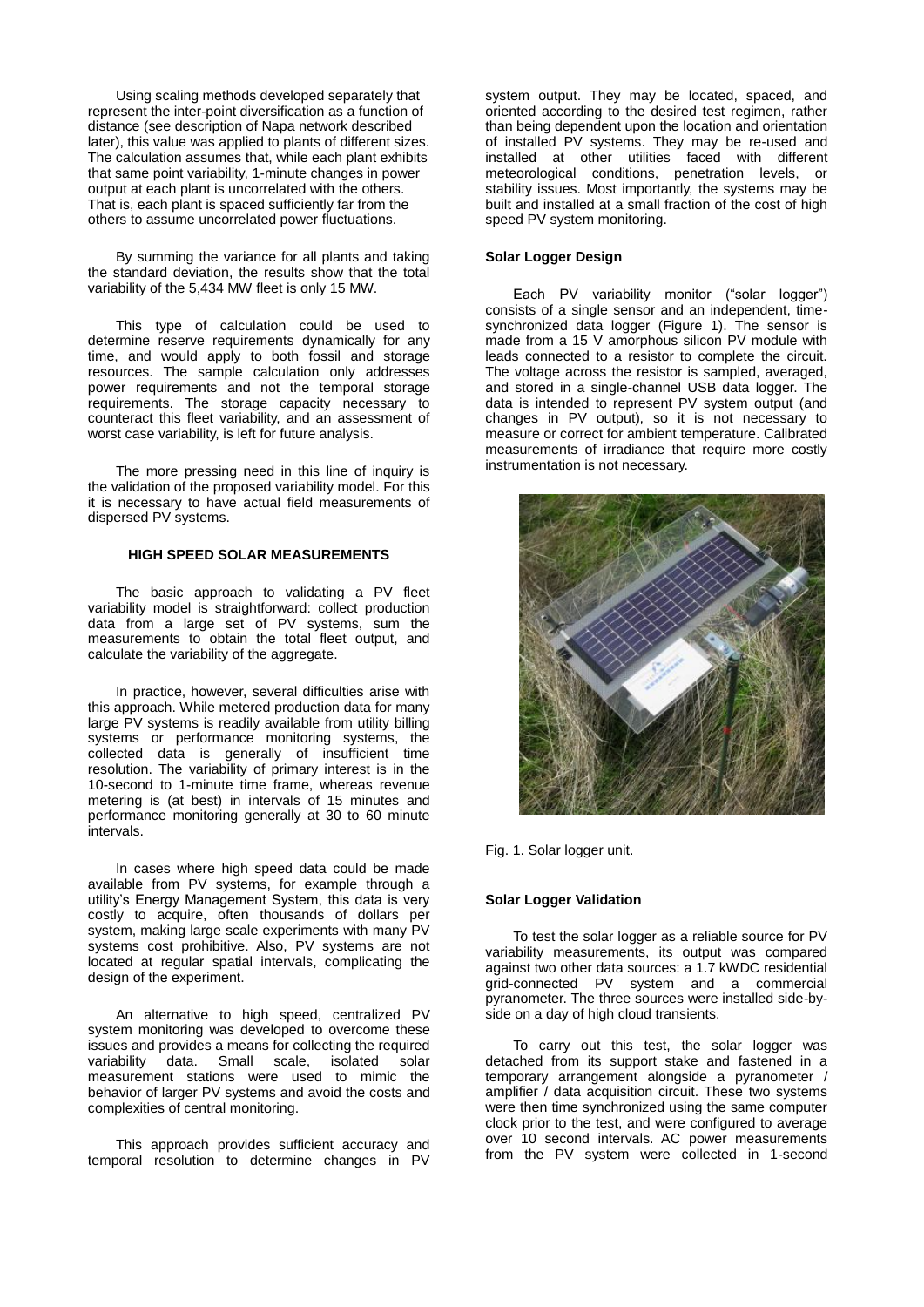intervals using a commercial home energy monitoring system. The clock on this device could not be accurately synchronized to the other two, so an approximation was made using visual cues, and then the final time synchronization for the test was done during post-processing. Data collected from the three systems is shown in Figure 3. Data from each system

was normalized to its respective reference measurement (selected arbitrarily at 2:20 PM) to produce the relative scale shown in the plot. As can be seen, the three systems appear to track very closely except for some bias in the early morning and late afternoon hours.



Figure 3. Comparison of three data sources on September 14, 2010 at Napa, California.

#### **FLEET VARIABILITY FIELD TEST**

The first field test included a network of 25 solar loggers spaced 100 m apart in a grid representing the geographical spread of a 4 MW plant. The second test redeployed these devices in a 4 km grid (see Figure 4) representing a 400 MW plant. The results were used to confirm the model accuracy and quantify the diversification.



Fig. 4. Napa data network representing a virtual 400 MW PV power plant.

Results are shown for a single solar logger and for the aggregate fleet in Figure 5. Both irradiance and change in irradiance is shown. Clearly, the aggregate output is significantly less than the output of a single

system. By comparing variance of individual point pairs, an empirical model can be developed to give variance as a function of distance, and this relationship was used in column 4 of Table 1. Thus, the aggregate results can be used to show both reduced variability of a single, large plant, or a the combined output of a fleet.



Fig. 5. Napa data network results for single system and fleet.

## **Fleet model results**

An initial comparison of the fleet variability predictive model and the measured fleet power from the Napa network is shown in Figure 6. The predictions appear to fit very well. This validation is simplistic in that all PV systems (the solar loggers) are identical and